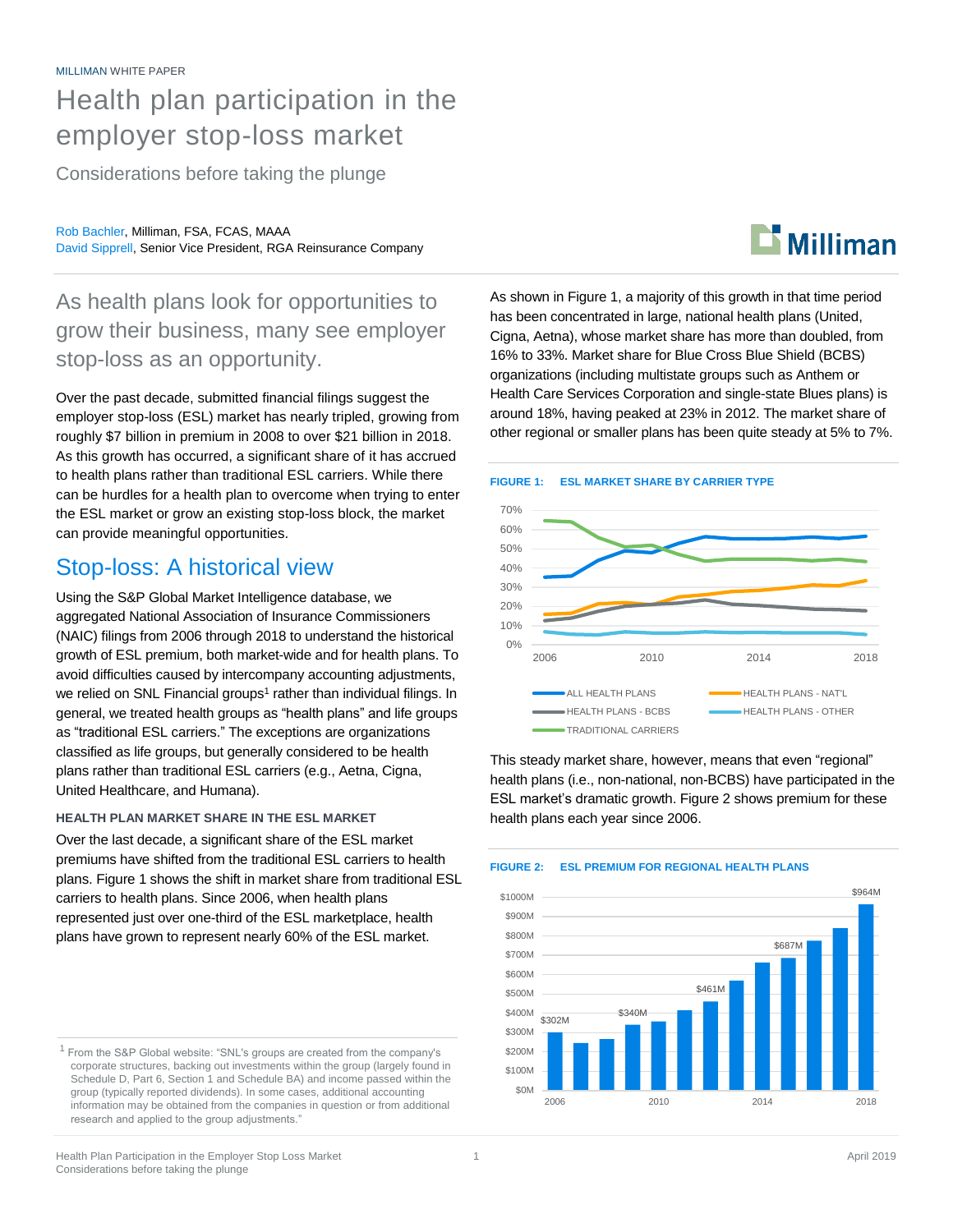# Considerations for potential ESL market entrants

For reasons discussed below, the ESL market is different from the fully insured market that comprises the majority of most health plans' premium. As such, it is important that health plans wishing to enter (or grow in) the market understand the ramifications of the decision.

#### **CONSIDERATIONS: BROKERS' VIEW**

In May 2018, Reinsurance Group of America (RGA) conducted a survey of brokers about the ESL market, the participants, and the potential opportunity available in the market. The findings from this survey provide an interesting view into important considerations for organizations looking to enter the market or grow an existing block of ESL business.

Figure 3 shows the most commonly cited critical success factors for carriers in the ESL market. It shows the frequency with which each factor was cited as one of the top three issues, as well as the placement within the top three. Clearly, financial competitiveness is key, as the two reasons most frequently cited as the most important success factor (stop-loss rates, and fees for administrative services and network access) are financial in nature.

#### **FIGURE 3: SUCCESS FACTORS IN THE ESL MARKETPLACE**



Source: RGA US Group Re Stop Loss Broker Survey, 2018

Interestingly, even though financial competitiveness seems to be at the top of the list of critical success factors, it is not cited as the top challenge for health plans entering the ESL market. Figure 4 is similar to Figure 3, showing market entry challenges. Of these, two of the top three (sales training and understanding of self-funding) could be categorized as problems associated with a lack of market familiarity, especially for regional and small health plans.

### **FIGURE 4: CHALLENGES TO ESL MARKET ENTRY**



Source: RGA US Group Re Stop Loss Broker Survey, 2018

Concerns about market familiarity can make outsourcing certain functions an attractive way to shorten the time required to enter the ESL market. Figure 5 shows the most frequently outsourced services for those participating in the ESL market. Of those services least likely to be outsourced, most do not require specialized ESL knowledge (claims/medical management, plan design). Those services that are most frequently outsourced, however, do tend to require knowledge of the ESL product and marketplace.

## **FIGURE 5: MOST FREQUENTLY OUTSOURCED SERVICES**



Source: RGA US Group Re Stop Loss Broker Survey, 2018